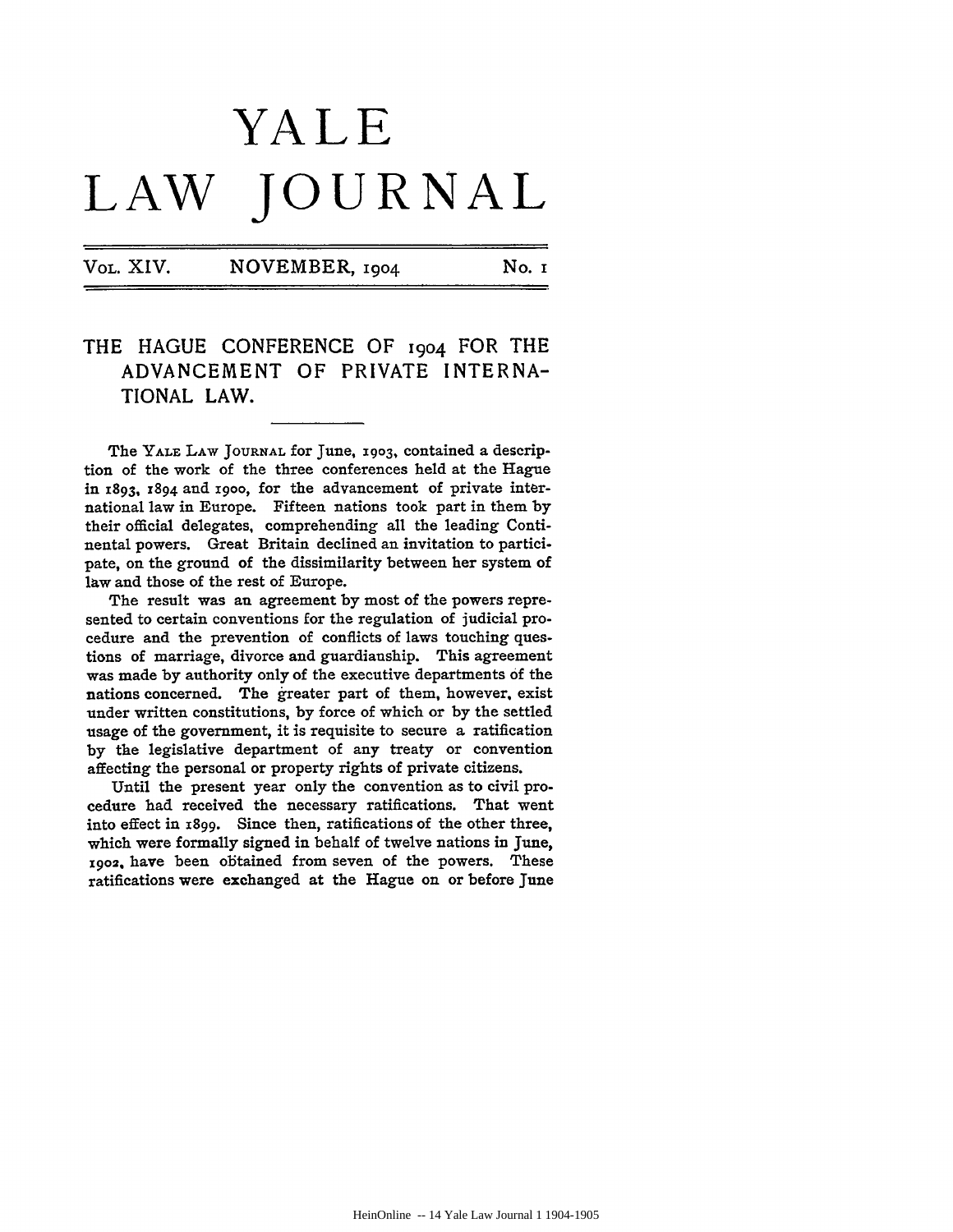**i, 1904.\*** Those of the others are confidently expected at an early date.

As between the seven powers (Germany, France, Sweden, Holland, Belgium, Roumania and Luxembourg) the conventions became of force by their terms (Art. io making this dependent only on the action of a majority) on August **i, 1904.**

In May, **1904,** pending these ratifications, a fourth conference met at the Hague, called **by** Holland pursuant to the recommendation of that of **i9oo.** This took up again for consideration the other conventions approved **by** the conference of 1894 as to bankruptcies and successions; and the further *avant-Projets* submitted to the latter on bankruptcies, and on the effects of marriage and divorce on the rights of the parties. The subject of lunacy and its effects was also considered, and the sessions of the conference lasted through the greater part of June. The convention on matters of civil procedure which was already in force was also revised and certain amendments adopted, which the five years' practice under it seemed to render desirable.

The final outcome of the conference of **1904** was, beside this revision, the proposition of four new conventions: on succession, bankruptcies, the relations between husband and wife established **by** their marriage, and lunatics.

The convention as to civil procedure, if amended as proposed, will effectually settle the mode of service of process to subject non-resident defendants to the jurisdiction of the courts; the manner of bringing suits **by** foreigners; the execution of foreign judgments; and the methods to be pursued under rogatory commissions to take evidence. Among other things, it will sanction the service of citations on subjects of the power under whose authority they may be issued, made in another country through the diplomatic or consular representatives of the former.

Several of the proposed amendments were adopted with a view of preventing occasion for any injustice from the service of process from the courts of one country within its territory on subjects of another who may be transiently found there, when this service is in aid of pending proceedings in the courts of their own nation, as in the case of an inquest to take evidence as to a state of facts. One of those who participated in the

<sup>\*</sup> Clunet, *journal de Droit International Privi,* for x9o4, No. V-VI, p. 746.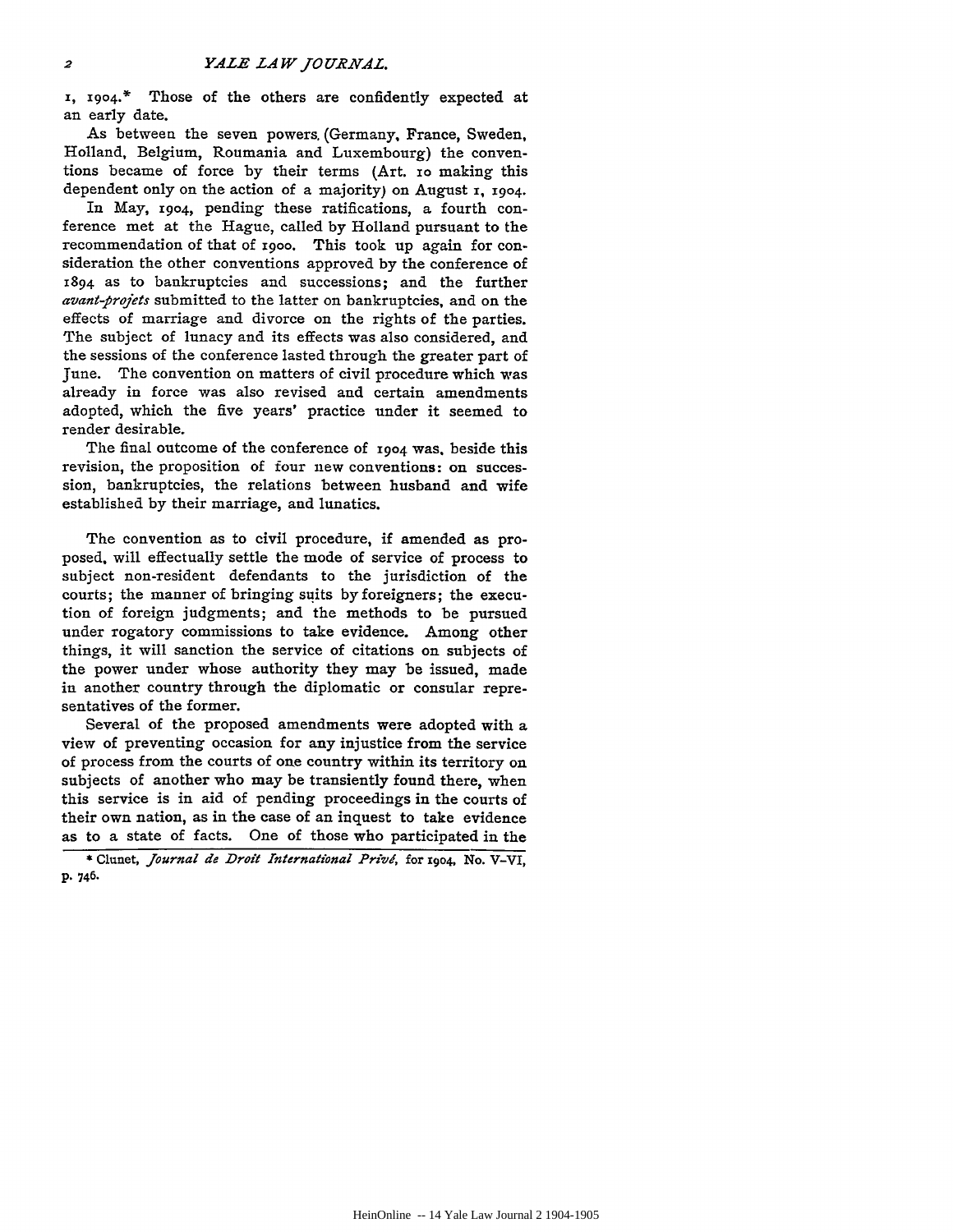conference of **1904,** and is well qualified to judge, has summarized the general result in these respects as adapted in its present shape to elevate the administration of international justice **by** its very wide extension of the duty of one power to extend legal help to those claiming rights under foreign laws.\*

The conventions on successions, marital relations and lunatics, are all bottomed on the application of the law of a party's nationality.

England and the United States have always stood for the law of domicil or that of the seat of a transaction, as the proper rule for regulating the rights of a person or the effects of a legal act. The person whose relations may be in question may thus freely select the applicable law; for he may change his domicil at pleasure, and enter into contracts or do a noncontractual act, wherever he thinks proper.

Italy has been equally persistent in maintaining the right of his own state to dictate the applicable law. Her jurists have rejected the principle of freedom of personal choice for that of national subjection. A man may, indeed, under the present rule of international law, change his nationality, without the express consent of his sovereign; but they declare that so long as it is unchanged he is subject to its laws, and when changed he is subject to the laws of his new nationality, whatever may be the place of his domicil.

While Germany was a loose confederation, she adhered to the Anglo-American view, and for similar reasons. Her present imperial constitution 'and her imperial code of **igoo,** with its centralizing provisions, thave now made it her policy to prefer nationality.

The other continental nations represented in the conferences agreed on the same view, and it has thus now become (though with certain exceptions) the general law of Europe.

The convention on successions has also departed widely on another point from the principles of Anglo-American law.

It disregards the distinction between real and personal estate, or moveables and immoveables; and upon the death of the owner of property sends it all, whatever be its character, to

**<sup>\*</sup>** Meili, Das Internationale Civilprocessrecht auf Grund der Theorie, Gesetzgebung und Praxis, (Zurich, **1904) 434, 435.**

t See Sec. **3** of the law of introduction to the Civil Code.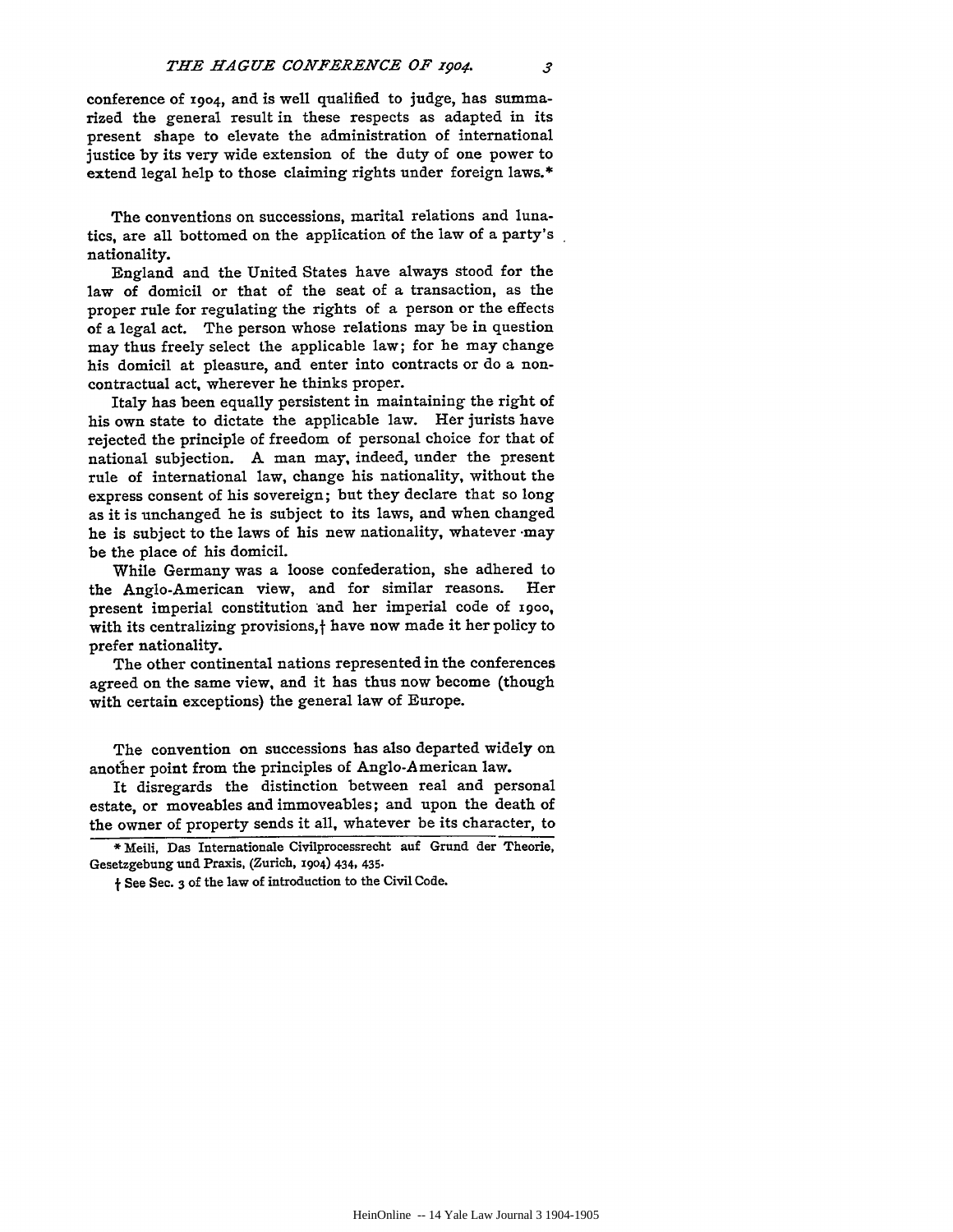those (subject to certain minor exceptions) to whom the law of his nationality would give it.

Professor Jitta of the University of Amsterdam, in discussing the results of these four conferences before the Universal Congress of Jurists and Lawyers, which met in **St.** Louis in September, **1904,** expressed the opinion that they were but the beginning of a great work-namely, the formation of an international union in Continental Europe for the codification of private international law; But whether England or the United States could be expected to become parties to such an organization, he justly considered as a matter of grave doubt.

For the American powers, other than the United States, the road would be easy. Their jurisprudence rests on a different foundation, and one quite similar in its nature to that underlying the laws of most of the powers who were parties to the Hague conferences.

The four conventions, emanating from these conferences, which are already in force, have but an indirect or slight effect on property relations. Those now coming from the same source have a direct and great effect in that direction. If the work of the conference of **1904** be ratified **by** the legislative departments of the powers represented, it will determine for their people the rights of husband and wife in each other's property, the devolution of the estates of the dead and the settlement of those of bankrupts.

The regulating principle of nationality is one easy to apply. If a Frenchman dies leaving property, whether real or personal, in Roumania or Sweden, it will be distributed precisely as if it were situated in France and subject to the control of French law as administered **by** French courts. No will can be treated as operative in one country or as to one kind of property, and inoperative in another country or as to another kind of property. Heirship to land will be controlled **by** the law of the ancestor's nation; not **by** that of the country in which the land many lie. Title to a bankrupt's land will pass to his assignee in bankruptcy once for all, **by** a conveyance which will be sufficient, if it be such **by** the laws of his own nation.

These are the general principles which will control, though they are made subject to certain exceptions, and in carrying them out ancillary local assurances or decrees will in practice often be required.

This merger of land in the general mass of a man's property,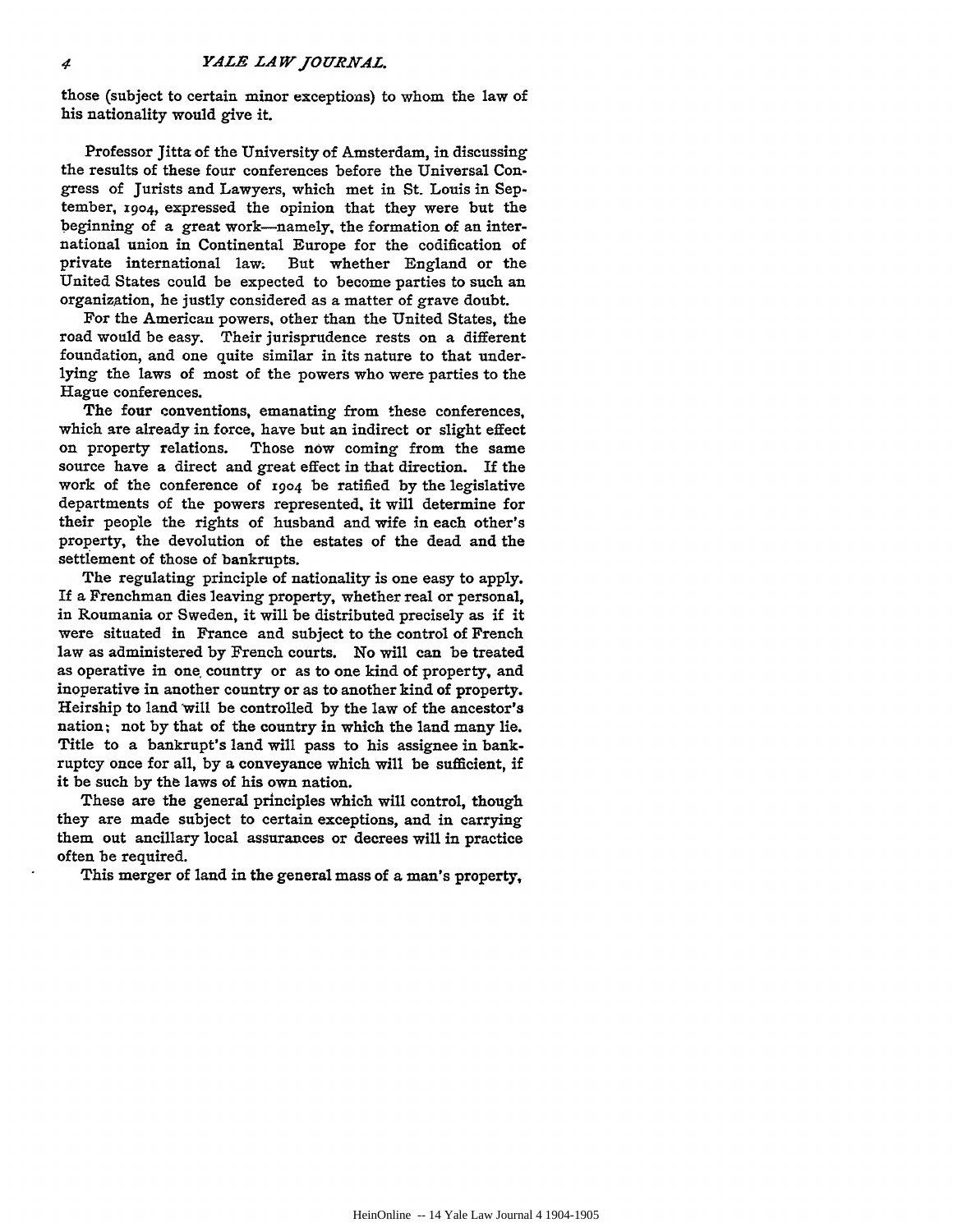however foreign to Anglo-American law, is in accord not only with the general theory of Roman law, but with the prevailing tendencies of our own time, throughout the world.

When rights in land put their possessor in a higher position in respect to his political relations or vitally affected his civil *status,* there was a reason for making the mode of its devolntion depend in all particulars on the will of the sovereign within whose territory it lay. So long as it was the chief part of every large estate, there was a further reason for requiring special safeguards in case of transfer or succession. But the landed aristocracies are fast following feudalism into decay and oblivion. The great fortunes of the modern world are mainly invested in corporate securities. Corporations are also, as respects business property, the largest land owners. They are at the same time bcoming citizens of the world. Their ships traverse all waters. Their commercial paper constitutes the bulk of the exchanges **by** which international trade is carried on. Their securities are held in countries remote from each other. **If** they become bankrupt, the interests of citizens of ten or twenty different nations are often affected. Their real estate they virtually, so far as its ownership is concerned, turn into personal estate, for it is represented **by** the shares of stock.

It would be difficult for England and the United States to acknowledge the force of these conditions of modern society so far as to induce them to surrender their long-cherished and farreaching distinctions between real and personal estate. It cannot, however, be pronounced impossible; and stranger things have happened in the development of political institutions, than would be the ultimate accession of these powers to the principles of these Hague conventions. It is hard for two nations, however great, to stand up against the world for traditional distinc. tions that have struck no new roots into the earth of to-day.

So far as the principle of nationality is concerned, as opposed to the rule of domicil, its incorporation into Anglo. American law would require the surrender of much less.

In its application to the United States it would be necessary, as our law now stands, to treat each State as a nation to which its citizens belong, within the meaning of any such conventions.

Possibly the United States, under their treaty powers, could go farther than they have ever yet gone, and impose upon all their people a general nationality with certain consequences as to successions, bankruptcy and the marital relations. It would be, except quantitatively, no greater interference with State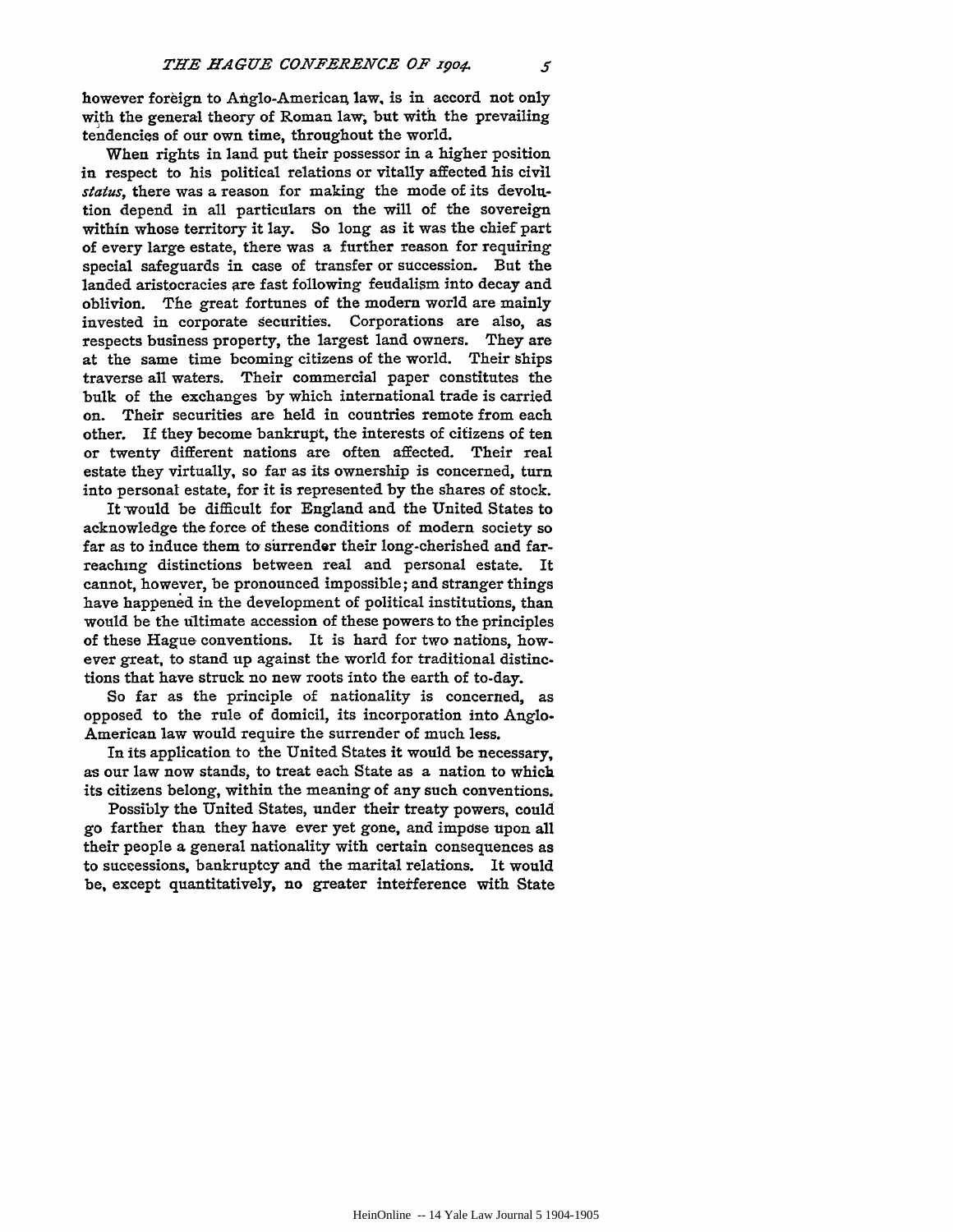rights than treaties giving aliens a right to succeed to real estate in any State, despite its laws to the contrary; and such treaties have been in force for a century and received the sanction of the Supreme Court of the United States. But the same result could be measurably attained in the manner first suggested.

This would be in line with the construction given to our extradition treaties. These provide for demands upon a foreign country **by** the executive department of the United States for the surrender of those who have committed criminal violations of the laws of this country. Such a treaty would be of little avail **if** it did not cover violations of State laws, for ninety-nine out of a hundred crimes are acts of that character, and are not cognizable **by** the federal courts. The American courts, therefore, at least, construe "country" as including the several States, respectively, as well as the United States as a whole.\*

In many of the treaties of the United States with foreign powers similar language is used in other connections, which must be given the same meaning and effect in order to secure the accomplishment of its plain purpose. Thus, Article VI of our treaty of **185o** with the Swiss Confederation provides that any controversy between claimants to the same succession, as to whom the property shall belong, "shall be decided according to the laws and **by** the judges of the country in which the property is situated." It would be absurd to hold that this referred simply to our federal laws and federal courts. The provision obviously contemplates a reservation of jurisdiction to the State courts, as to all matters to which State laws apply; and a similar right would belong to the judiciary of the several Swiss cantons, as to property situated in any of them, title to which was not regulated **by** the general laws of the Confederation.

It is also to be considered that the present restrictions on naturalization in, as well as on emigration to, the United States, decrease the number of cases.in which it might be inconvenient to regulate rights claimed under or against a foreigner **by** his own national law, rather than that of his domicil. The present immigrants are of a superior class as compared with those of the preceding generation. It is less difficult to determine their nationality, and our means of knowledge of foreign laws are much improved.

**\*** *Wright v. Henke. zgo* **U. S., 40, 58-6z.**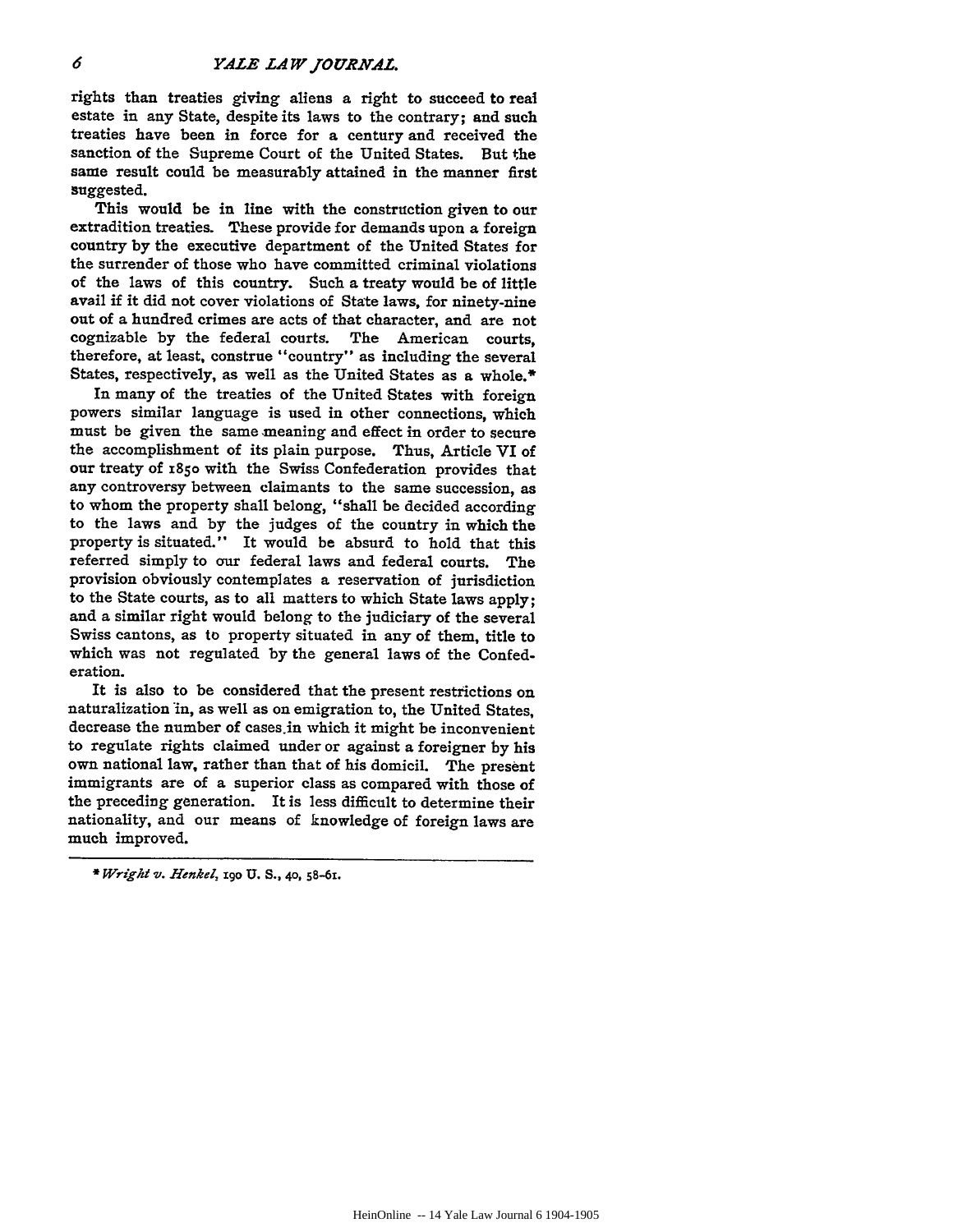As in the case of the four conventions already in force, the four new ones of **1904** have to do mainly with matters of detail. Their tone is practical and unambitious. They do not deal in glittering generalizations nor lay down a series of legal axioms of universal application. The fundamental principles asserted are few. They may not unfairly be reduced to these: that a man, for certain purposes, remains subject to the law of his nation when he goes to live elsewhere; that a man's estate, for purposes of succession, is to be regarded as a unit, and not split up into two parts because some of his property is in land; and that conflicts of laws upon any subject are to be avoided, not **by** agreeing on one universal law on that subject, but **by** agreeing as to which of several conflicting laws, under which claims might be set up, shall apply to the case, and be given a controlling effect.

**Of** the fifteen states which ratified the convention as to civil procedure which went into effect in the spring of **1899,** none have found reason to be dissatisfied with its main provisions. It has therefore not been denounced **by** any of them, and **by** virtue of its terms now runs until the spring of r9o9.\*

The three conventions which became operative in August, **1904, run** until August, **19o9.**

If the course pursued with regard to the work of the conference of **1904** corresponds to the treatment of these prior conventions, a year or two will be consumed in reaching their full ratification **by** the executive departments of the signatory powers; and a year or two more will naturally be required before they can well receive proper consideration **by** their legislative departments. If they come into force in **1907,** it will be as soon as is probably either practicable or desirable. So important a change in European practice ought to become meas. urably familiar to the public before it goes into actual effect, and delays which serve this purpose have much to recommend them. What is slowly matured and gradually adopted is apt to last the longest.

Should their ratifications be thus secured, the leading continental states of Europe will thus, **by x907,** have eight different international agreements in force between them, on as many subjects of the first importance. For these powers, private international law will be half codified, so far as it concerns

**<sup>\*</sup>** Meili, *op. cit.*, 193.